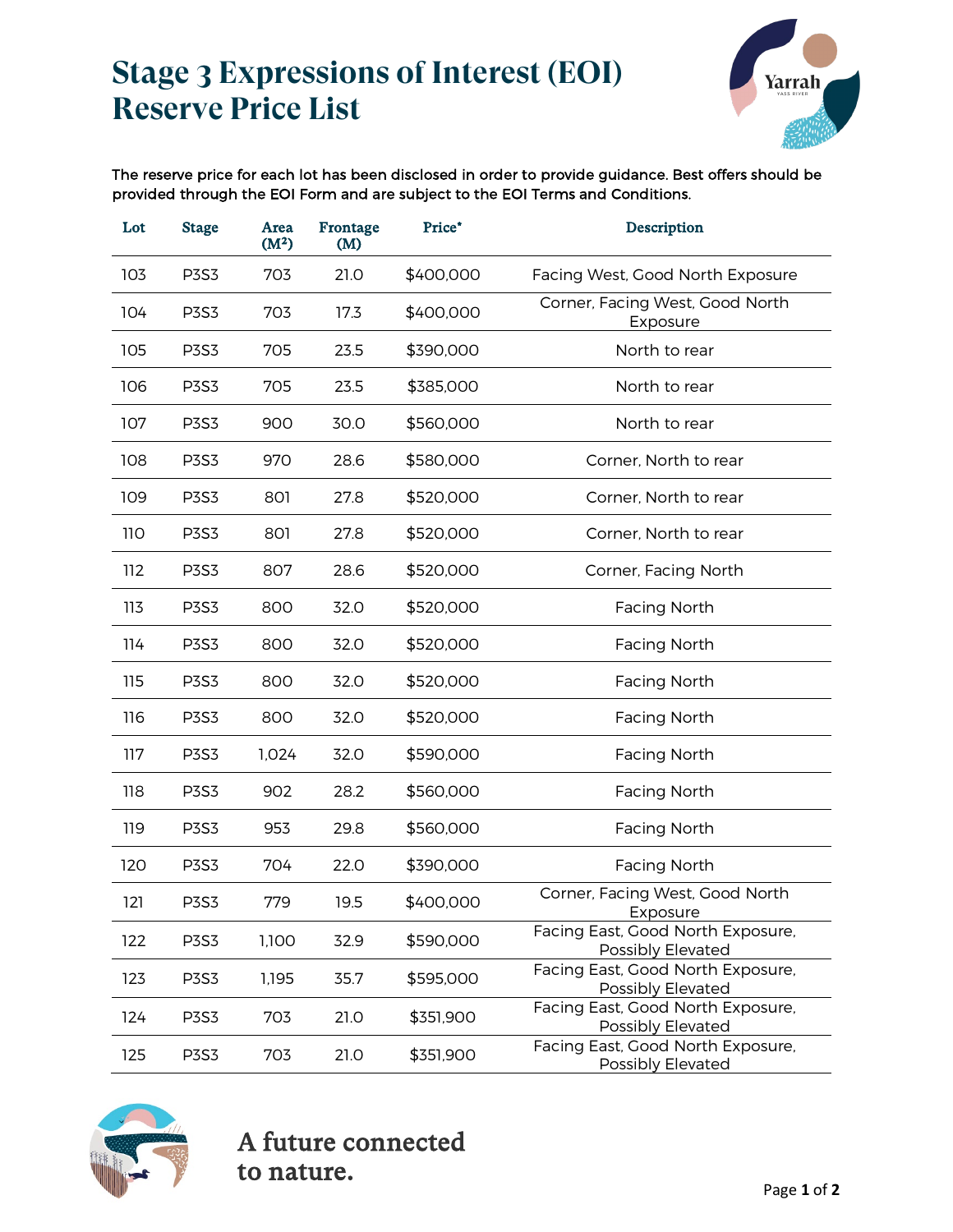### **Stage 1 Price List - Land for Sale**



| Lot | <b>Stage</b> | Area<br>(M <sup>2</sup> ) | Frontage<br>(M) | Price*    | Description                                                    |
|-----|--------------|---------------------------|-----------------|-----------|----------------------------------------------------------------|
| 126 | <b>P3S3</b>  | 703                       | 21.0            | \$351,400 | Facing East, Good North Exposure,<br>Possibly Elevated         |
| 127 | <b>P3S3</b>  | 1,192                     | 35.6            | \$590,000 | Facing East, Good North Exposure,<br>Possibly Elevated         |
| 128 | <b>P3S3</b>  | 1,192                     | 35.6            | \$590,000 | Facing East, Good North Exposure,<br>Possibly Elevated         |
| 129 | <b>P3S3</b>  | 703                       | 21.0            | \$357,000 | Facing East, Good North Exposure,<br>Possibly Elevated         |
| 130 | <b>P3S3</b>  | 703                       | 21.0            | \$351,000 | Facing East, Good North Exposure,<br>Possibly Elevated         |
| 131 | <b>P3S3</b>  | 701                       | 21.3            | \$349,000 | Facing East, Good North Exposure,<br>Possibly Elevated         |
| 135 | <b>P3S3</b>  | 728                       | 17.6            | \$355,000 | Facing West, Good North Exposure,<br>Possibly Elevated         |
| 136 | <b>P3S3</b>  | 703                       | 21.0            | \$350,000 | Facing West, Good North Exposure,<br>Possibly Elevated         |
| 137 | <b>P3S3</b>  | 1,200                     | 35.8            | \$600,000 | Facing West, Good North Exposure,<br>Possibly Elevated         |
| 138 | <b>P3S3</b>  | 900                       | 26.9            | \$560,000 | Facing West, Good North Exposure,<br>Possibly Elevated         |
| 139 | <b>P3S3</b>  | 900                       | 26.9            | \$560,000 | Facing West, Good North Exposure,<br>Possibly Elevated         |
| 140 | P3S3         | 900                       | 26.9            | \$560,000 | Facing West, Good North Exposure,<br>Possibly Elevated         |
| 141 | <b>P3S3</b>  | 703                       | 21.0            | \$350,000 | Facing West, Good North Exposure,<br>Possibly Elevated         |
| 142 | <b>P3S3</b>  | 703                       | 21.0            | \$351,000 | Facing West, Good North Exposure,<br>Possibly Elevated         |
| 143 | <b>P3S3</b>  | 720                       | 17.8            | \$357,000 | Corner, Facing West, Good North<br>Exposure, Possibly Elevated |

*\* Pricing is subject to change. Pricing as*



# *of* 23/02/2022. **Pricing is subject to change. Pricing as EOI Forms to be submitted to:**

E: [sales@yarrahyass.com.au](mailto:sales@yarrahyass.com.au)



A lifestyle you deserve.



A community to belong.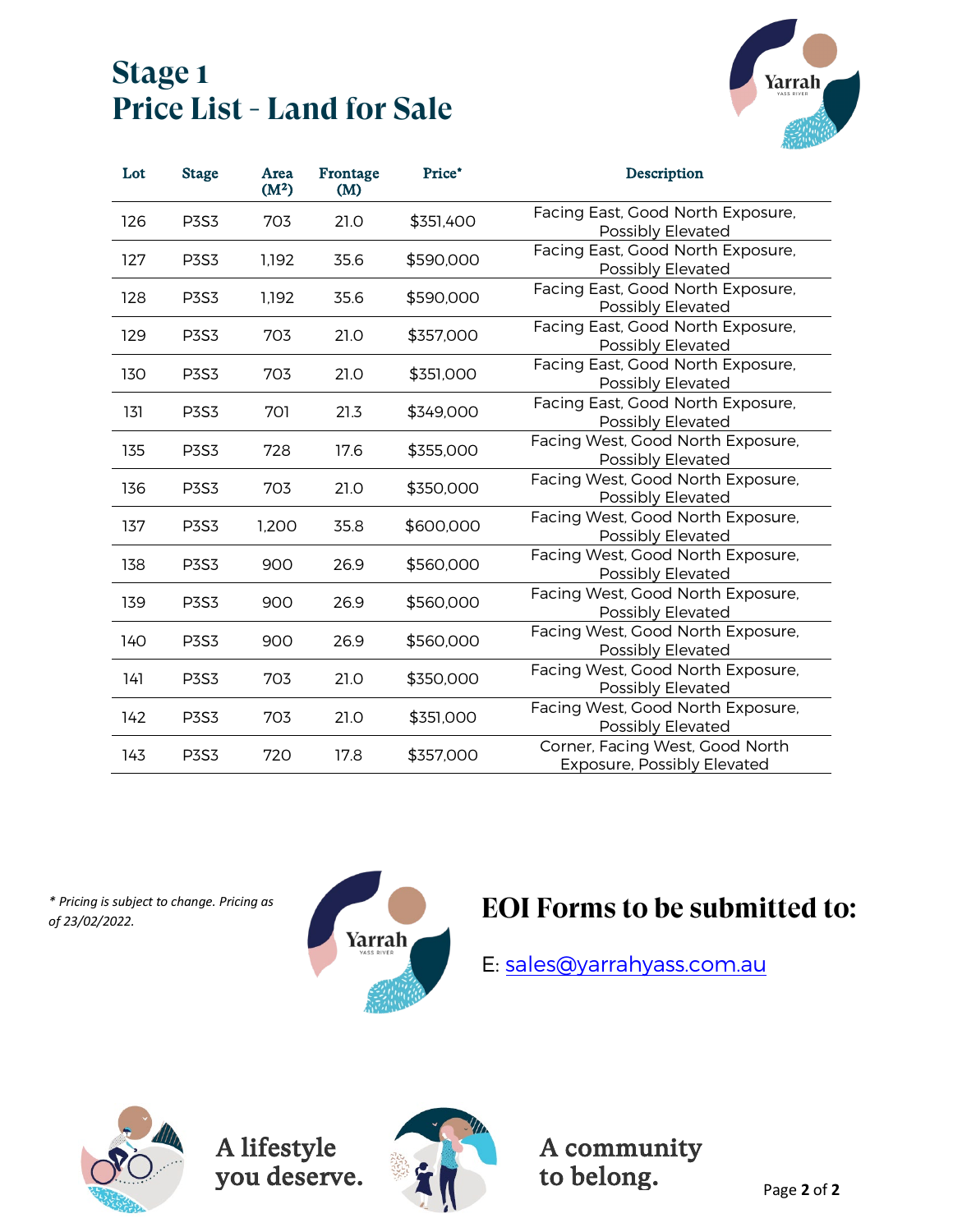# **Expressions of Interest (EOI) Registration Form: Stage 3**



Please complete the EOI form & email to [sales@yarrahyass.com.au](mailto:sales@yarrahyass.com.au) by **5.00pm, Friday 4 March 2022** to register your interest in one of the lots available in Yarrah's Stage 3 land release. The Yarrah Sales Team will confirm receipt of your EOI Form.

| <b>PRIMARY CONTACT</b>                                                        |                                                 |                                                                                      |  |           |  |  |
|-------------------------------------------------------------------------------|-------------------------------------------------|--------------------------------------------------------------------------------------|--|-----------|--|--|
| Title:                                                                        | <b>First name:</b>                              | Surname:                                                                             |  |           |  |  |
| Phone:                                                                        |                                                 | Mobile:<br>Email:                                                                    |  |           |  |  |
|                                                                               |                                                 | NAME(S) NOMINATED FOR CONTRACT OF SALE (MUST BE AS PER CONTRACT OF SALE)             |  |           |  |  |
| First name:                                                                   |                                                 |                                                                                      |  |           |  |  |
| Middle name:                                                                  |                                                 |                                                                                      |  |           |  |  |
| Surname:                                                                      |                                                 |                                                                                      |  |           |  |  |
| <b>Residential address:</b>                                                   |                                                 |                                                                                      |  |           |  |  |
| Suburb:                                                                       |                                                 | <b>State</b>                                                                         |  | Postcode: |  |  |
| <b>Postal address:</b>                                                        |                                                 |                                                                                      |  |           |  |  |
| <b>Suburb</b>                                                                 |                                                 | <b>State</b>                                                                         |  | Postcode: |  |  |
|                                                                               |                                                 | If a company or business include your ABN/ACN number (please circle as appropriate): |  |           |  |  |
|                                                                               |                                                 | <b>SOLICITOR/CONVEYANCER DETAILS (YOU MUST COMPLETE THIS SECTION)</b>                |  |           |  |  |
| <b>Business name:</b>                                                         |                                                 |                                                                                      |  |           |  |  |
| <b>Contact person (if known):</b>                                             |                                                 |                                                                                      |  |           |  |  |
| <b>Phone number:</b>                                                          |                                                 |                                                                                      |  |           |  |  |
| Email:                                                                        |                                                 |                                                                                      |  |           |  |  |
| <b>Postal address:</b>                                                        |                                                 |                                                                                      |  |           |  |  |
| Suburb:                                                                       |                                                 | State:                                                                               |  | Postcode: |  |  |
| <b>Physical address:</b>                                                      |                                                 |                                                                                      |  |           |  |  |
| Suburb:                                                                       |                                                 | State:                                                                               |  | Postcode: |  |  |
|                                                                               |                                                 | YOUR SITUATION / CONFIRMATION (PLEASE CHECK THE BOXES THAT APPLY TO YOU)             |  |           |  |  |
| □ I have finance pre-approval                                                 |                                                 |                                                                                      |  |           |  |  |
|                                                                               |                                                 | □ I acknowledge a 10% deposit is required upon exchange of contract                  |  |           |  |  |
|                                                                               | $\Box$ I have read the EOI Terms and Conditions |                                                                                      |  |           |  |  |
|                                                                               |                                                 | LOT AND OFFER (PLEASE INDICATE YOUR PREFERENCES 1-3 AND INSERT YOUR OFFER)           |  |           |  |  |
| $\Box$ LOT 103 (703m <sup>2</sup> )                                           |                                                 | YOUR OFFER \$                                                                        |  |           |  |  |
| $\Box$ LOT 104 (703m <sup>2</sup> )                                           |                                                 | YOUR OFFER \$                                                                        |  |           |  |  |
| $\Box$ LOT 105 (705m <sup>2</sup> )                                           |                                                 | YOUR OFFER \$                                                                        |  |           |  |  |
| □ LOT 106 (705m <sup>2</sup> )                                                |                                                 | YOUR OFFER \$                                                                        |  |           |  |  |
| $\Box$ LOT 107 (900m <sup>2</sup> )                                           |                                                 | YOUR OFFER \$                                                                        |  |           |  |  |
| $\Box$ LOT 108 (970m <sup>2</sup> )                                           |                                                 | YOUR OFFER \$                                                                        |  |           |  |  |
| $\Box$ LOT 109 (801m <sup>2</sup> )                                           |                                                 | YOUR OFFER \$                                                                        |  |           |  |  |
| $\Box$ LOT 110 (801m <sup>2</sup> )                                           |                                                 | <b>YOUR OFFER \$</b>                                                                 |  |           |  |  |
| $\Box$ LOT 112 (807m <sup>2</sup> )                                           |                                                 | YOUR OFFER \$                                                                        |  |           |  |  |
| $\Box$ LOT 113 (800m <sup>2</sup> )                                           |                                                 | YOUR OFFER \$                                                                        |  |           |  |  |
| $\Box$ LOT 114 (800m <sup>2</sup> )                                           |                                                 | YOUR OFFER \$                                                                        |  |           |  |  |
| $\Box$ LOT 115 (800m <sup>2</sup> )                                           |                                                 | <b>YOUR OFFER \$</b>                                                                 |  |           |  |  |
| $\Box$ LOT 116 (800m <sup>2</sup> )                                           |                                                 | <b>YOUR OFFER \$</b>                                                                 |  |           |  |  |
| $\Box$ LOT 117 (1,024 m <sup>2</sup> )<br>$\Box$ LOT 118 (902m <sup>2</sup> ) |                                                 | YOUR OFFER \$                                                                        |  |           |  |  |
|                                                                               |                                                 | YOUR OFFER \$                                                                        |  |           |  |  |